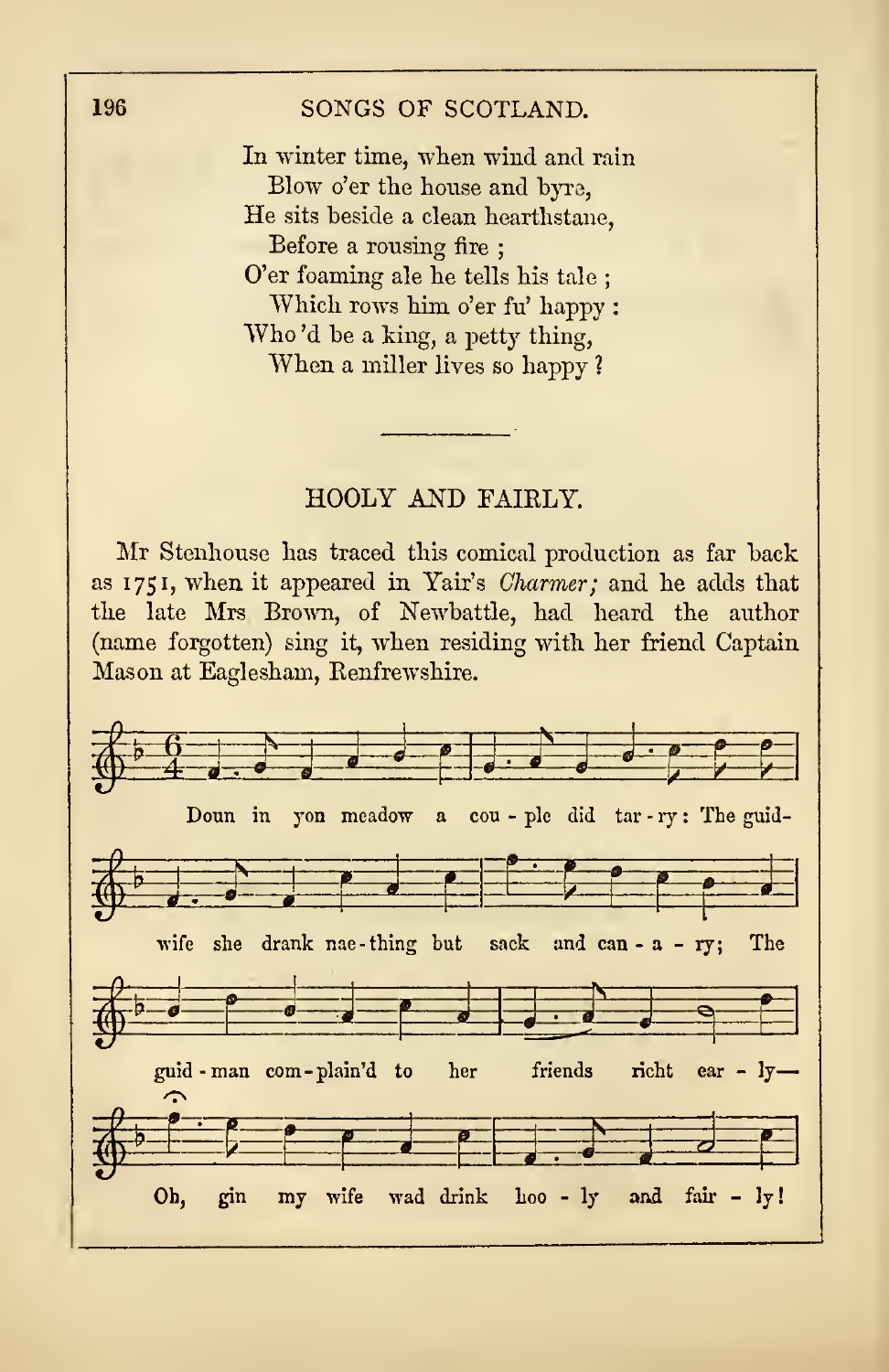## HOOLY AND FAIRLY. <sup>197</sup>



Doun in yon meadow a couple did tarry : The guidwife she drank naething hut sack and canary ; The guidman complain'd to her friends richt early— Oh, gin my wife wad drink hooly <sup>1</sup> and fairly !

Hooly and fairly, hooly and fairly, Oh, gin my wife wad drink hooly and fairly !

First she drank Crummie, and syne she drank Gairie,<sup>2</sup> And syne she drank my honnie gray marie, That carried me through a' the duhs and the lairie Oh, gin my wife wad drink hooly and fairly !

She drank her hose, she drank her shoon, And syne she drank her bonnie new goun ; She drank her sark that cover'd her rarely Oh, gin my wife wad drink hooly and fairly

Wad she drink but her ain things, I wadna care, But she drinks my claes that <sup>I</sup> canna weil spare ; When  $\Gamma'$ m wi' my gossips it angers me sairly— Oh, gin my wife wad drink hooly and fairly

My Sunday's coat she 's laid it in wad, And the best blue bonnet e'er was on my head ; At kirk and at mercat I'm cover'd but barely-Oh, gin my wife wad drink hooly and fairly !

<sup>1</sup> Moderately. <sup>2</sup> The two cows.